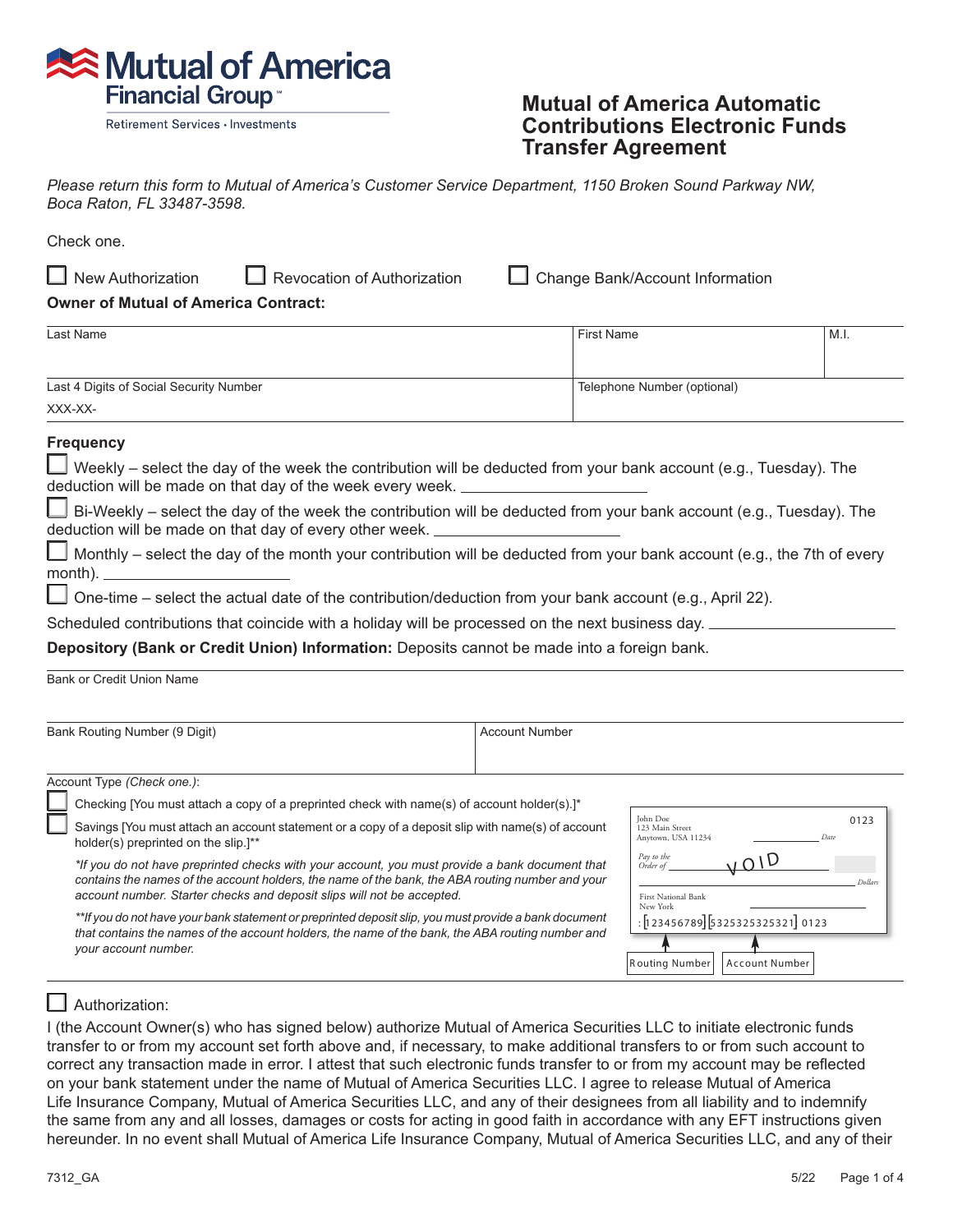designees be liable for consequential damages, losses, expense or cost arising out of my instructions, provided that it institutes reasonable procedures to prevent unauthorized transactions.

This authority will remain in full force and effect until Mutual of America Securities LLC has received a completed form revoking these instructions and Mutual of America has been afforded a reasonable opportunity to act on such instructions.

## $\Box$  Revocation:

I hereby revoke my previous authorization allowing Mutual of America Securities LLC to transfer money to or from the account detailed above. I understand that I can no longer authorize withdrawals to be deposited to the above account. I can only reinstate this authorization by completing a new Electronic Funds Transfer Agreement and mailing it to Mutual of America.

## **Signature(s):**

All parties on the bank account must sign the authorization agreement.

Account Owner Signature Date and Contract of the United States of the Date Date Date Date Date

**Joint Account Owner Signature Community Community Community Community Community Community Community Community Community Community Community Community Community Community Community Community Community Community Community C**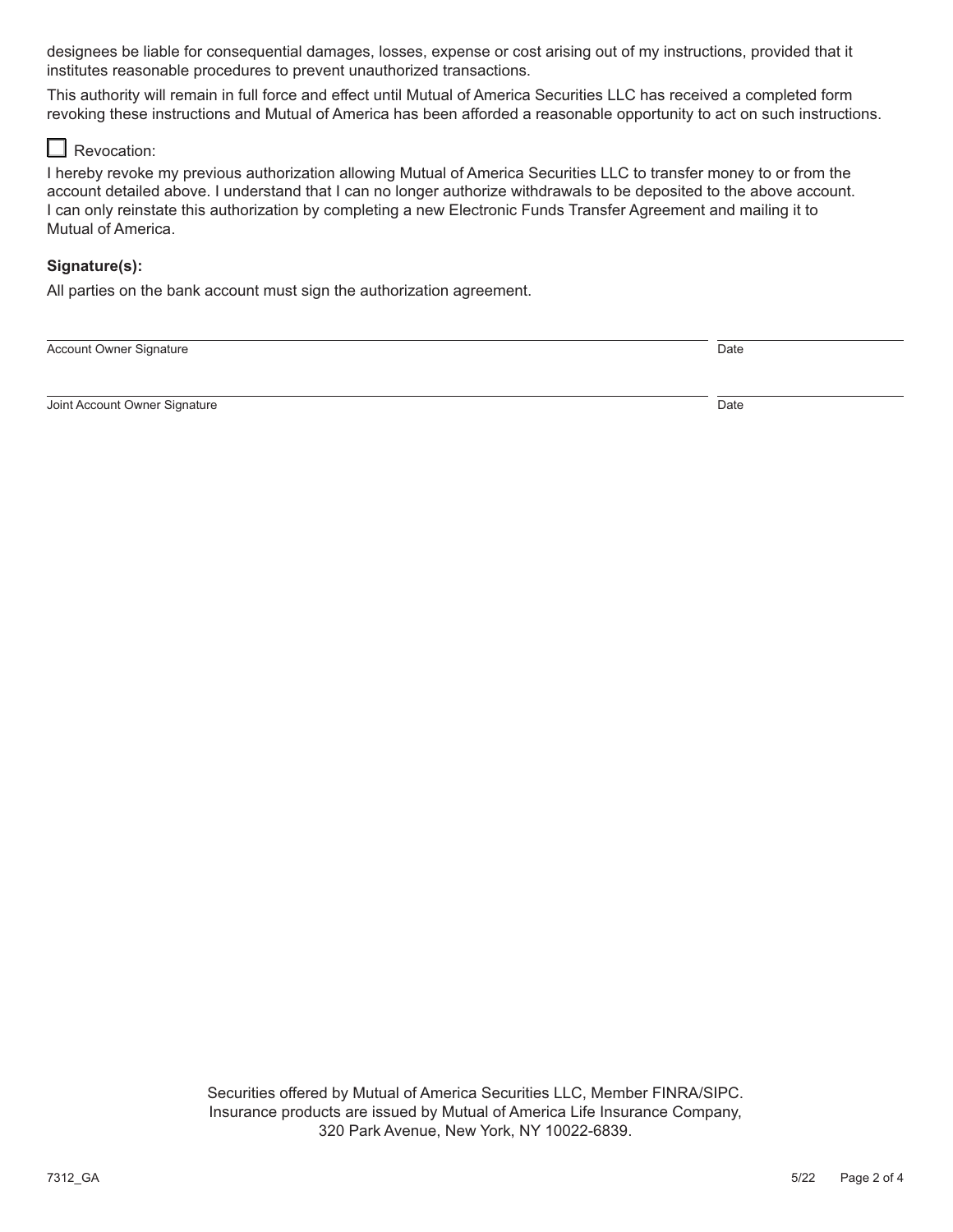## **Frequently Asked Questions About Mutual of America's Electronic Funds Transfer**

## *Will my bank accept EFT deposits?*

EFT transactions can be made to banks and credit unions located within the United States that have an ABA routing number (a nine-digit number identifying the bank, which appears in the bottom left corner of preprinted checks). An EFT cannot be made to a prepaid debit card account.

## *How soon can EFT begin?*

If we receive your EFT application at least ten days prior to the next scheduled payment, an EFT will become effective with that payment. If we receive your application less than ten days before the next scheduled payment, the EFT will generally begin with the following payment.

## *What is the fee for using EFT?*

Mutual of America charges no fees for EFT transactions. You may incur transaction fees from the bank, however. Mutual of America reserves the right to charge a fee for this service in the future. We will notify you prior to implementing such a fee.

## *How will I know that a payment has been directly deposited into my bank account?*

You can call your bank, log in to your online bank account, or check your ATM to confirm receipt. If the payment is sent to your checking account, it should appear on your next monthly bank statement. If the payment is sent to your savings account, your bank may send you a credit advice. You may wish to ask your financial institution about its procedures.

#### *What if I would like to authorize EFT for two different accounts at different banks?*

Complete one EFT application for each account. EFT may be authorized for no more than two accounts.

#### *Why do I need to submit a blank (voided) personal check?*

A voided check will confirm your account and ABA numbers and help ensure your EFT is established correctly. For your protection, we require an original check and do not accept copies.

#### *What if I have a savings account?*

To authorize an EFT to a savings account, you must include with your application a copy of your bank statement; or a deposit slip with your name preprinted on the slip; or a bank document that includes the names of the account holders, the name of the bank, the ABA routing number and your account number.

## *My spouse and I have a joint bank account, but the EFT payments are from my plan/contract. Does my spouse still have to sign the EFT application?*

All parties on the bank account must sign the authorization agreement.

## *What if I change my bank or want my payments to go into a different account?*

Simply complete a new EFT application. Generally, the change will become effective with your next payment if your application is received at least ten days prior to that scheduled payment date.

## *Can I make EFT transfers to someone else's bank account?*

EFT transfers can only be made into the account(s) of the Mutual of America product owner.

## *How do I begin EFT?*

Complete the Electronic Funds Transfer Agreement on the reverse side, and return it to Mutual of America along with your voided check or other bank documentation. You will receive a confirmation from us once your EFT is established.

## *What if I want to stop using EFT?*

Complete a new EFT form and check the box labeled "Revocation." If we receive your notice at least ten days in advance of your next scheduled payment, the service will generally cease as of that payment. If we receive your notice less than ten days before your next scheduled payment, the revocation generally goes into effect with the following payment.